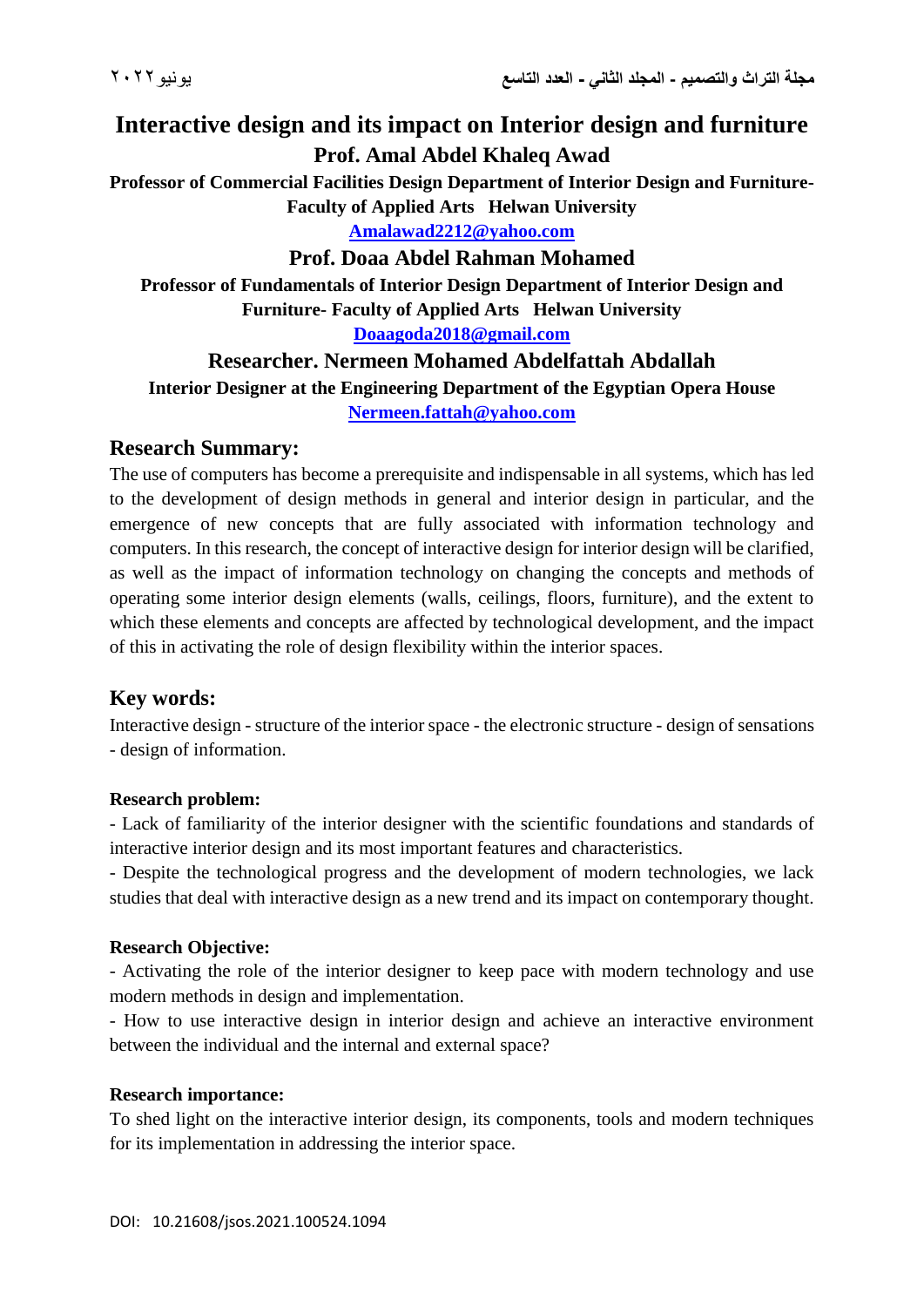### **Research hypotheses:**

The use of modern interactive technologies helps to improve the quality of the artwork, which helps to spread the cultural awareness of the community.

### **Search limits:**

From the middle of the twenty-first century.

### **Research Methodology:**

**Inductive method:** through theoretical research through books, scientific theses, previous studies and scientific references.

**Descriptive and analytical approach:** includes the description and analysis of the interactive design and the devices used to implement it and its applications on the interior design elements (walls - floors - ceilings - furniture).

### **Some concepts of interactive design: -**

**The physical structure of the vacuum**: which includes walls, ceilings and floors with its own furnishing units for each activity individually.

**Electronic structure:** For vacuum is divided into: material composition vocabulary: it is wire, equipment, communication units responsible for the transmission of information and electronic configuration vocabulary: a set of laws and programs "Software and Protocols" that complement the process of interaction, mobility and receiving orders.

### **Interactive interior design: -**

Make scenarios for the various activities practiced by the human being within the internal spaces and program them within the computer through advanced programs where sensors that work through infrared recognize humans when entering the vacuum and control those blanks and internal devices to interact with them and meet their requirements.

# **Interactive design can be divided into three main parts**:

### **1- Information Design:**

Depends on knowing the needs and objectives of users through the functions and objectives behind the inner space

### **2- Interaction design:**

It aims primarily to make the inner vacuum able to follow the activities and trends of the user.

### **3-Sensorial design sensations design:**

To create good interactive experience, the designer should try to understand the sensations more and observe the goals of users.

# **Devices used in interactive design:**

### **There are many devices used in interactive design, the most famous of which are:**

1-Sensors

- 2- Detectors
- 3- Transducers Power Adapters
- 4- Actuators mechanical triggers.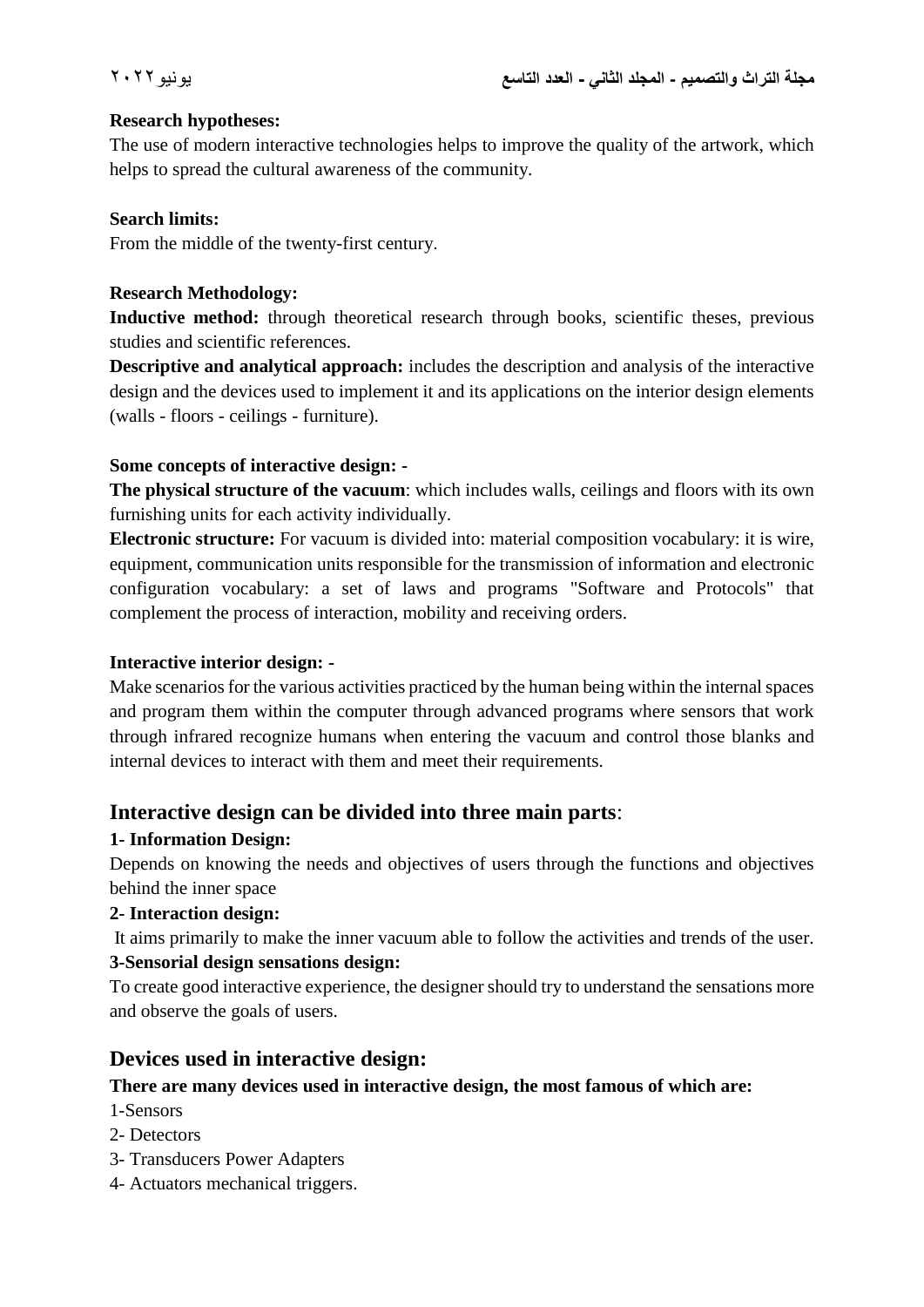# **Previous studies of interaction theories:**

## **1-Designer Daniel Rosen (The Wooden Mirror):**

Transform surfaces from normal materials to digital surfaces after developing their properties by nanotechnology and controlling them by connecting them to precise electronic cells.

### 2- **Designer Michael Fox (The Responsive Awning):**

The idea of the responsive parachute is based on the sequential movement of some pipes that rush from the surface of the wall and move through Micro Motors in both the seine and the current direction, and their dimensions and direction of movement are determined by the area, they remain depending on the nature of their use.

## **3-Designer Mark Golthorpe (The Hypo Surface)**:

The design of the super surface depends on a series of pistons, that at the end a flexible metal is installed and those pistons are connected to micro controller cells and a source of high light, and when the user moves or approaches the space from this surface, its shadows fall on the surface as a picture and the pistons rush with the help of micro control cells forward, and in turn the metal chips is moved suggestive to the stand and the flat as if it responds and interacts with it.

## **4-Designer Hayes Ravel (The Super Cilia Skin (SCS :( (**

In it, the recipient is able to use some other senses, such as the sense of hearing and the sense of touch that both the slighter and the blind tend to use in their interactions and respond to the surrounding surfaces, the idea of his design depends on simulating the effect of the wind when blowing on the fields, as well as the design thought of Harris was influenced by the vibration of the cilia and bristles inside the ear membranes as a result of sound waves.

# **We will highlight some of the interior design elements that have been affected by the integration of digital technology and its applications within the field of interior design and furniture.**

### **First: Interactive Façade:**

Make the interface an active casing that changes its characteristics in response to environmental conditions inside and outside the building, from the smart materials used in interactive design is LCD liquid crystal displays.

# **Second: Interactive walls:**

The main objective of the design of interactive walls is to communicate and interact directly between them and the user:

# **1-Walls Touch Messaging Devices**

The idea is to create a highly sensitive environment towards human existence, when touching the wall, the wall sends vibrations through the bodies of visitors, giving them the opportunity to establish a relationship with the wall in deeper ways such as touch, and it relies on a sound jacket specifically designed for visitors to wear in addition to an interactive wall.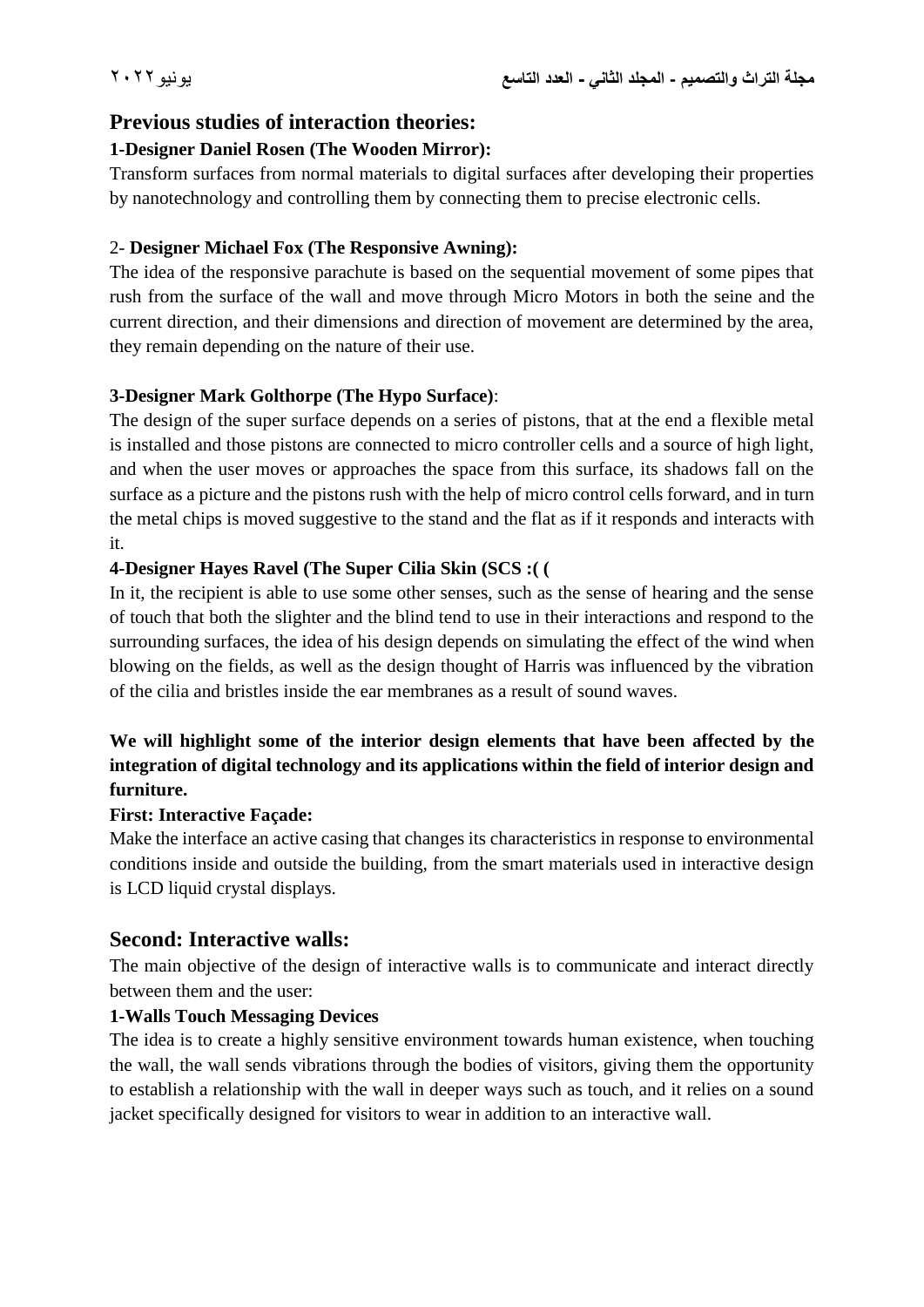### **2-Electronics Aperture:**

It is a wall of an interactive nature and contains a network of iris Diaphragms, the surface of this interface changes by changing the openings, the different diameter of the veils works to change the permeability and transparency of the surface, which helps to create dynamic fantasies and open a set of channels of communication and vision between inside and outside the surface of the interactive wall.

### **3-Electronic Tiles:**

This type of tile has edges of electronic Led, electronic valves to give a quiet and dim light and appear in the form of molds, the tiles can be placed or stacked together in any order and using electronic valve technology installed in the tiles allowed the opportunity to display all colors of the spectrum on a large scale with the possibility of using basic colors and overlapping colors that cannot be achieved through traditional lighting technology.

## **4-Wall of Light:**

The length of this wall is more than 50 m and consists of a series of steel panels with more than 160,000 glass marble pieces, most of the panels are a lit background of cold thick raised by kinetic sensors installed at the end of the led light emission valve unit, which has size of  $9 \times 1.5$ m, which in turn displays text messages at an altitude of 1 mm.

# **Third: Interactive floors:**

# **1-The Magic Carpet System (Z-Tiles):**

It is a system in which the installation and play network, net Workable plug\*play for tiles called Z-Tiles was used, and in this system we find a series of interlocking tiles equipped with integrated processors, which is a series of electromagnetic wires in the direction of X and R, used to sense the dynamics of the foothold when pressing and moving.

### **2-Contact less Interaction:**

It works with Light Input Device (LIP) light input device with interaction lights through seam, a device specifically designed for contact interaction solutions, it allows to get rid of the mouse, keyboard and joystick and move easily through the applications of the objectionable movements of the hand.

### **3-The Mysterious Ice Passage:**

When a visitor decides to enter unknown lands, the floors of the corridors begin to glow and change their appearance, and the corridor begins to reveal its secrets.

### **4-Sensacell Interactive Floor:**

It is a system based on the sensor unit, which can be assembled in the form of interactive surfaces of almost any size or form and consists of 6 separate units each containing LED Lighting sensors and sensors that can detect people or moving objects close to the surface at a distance of 150 mm and light accordingly even through materials such as glass, rubber and wood.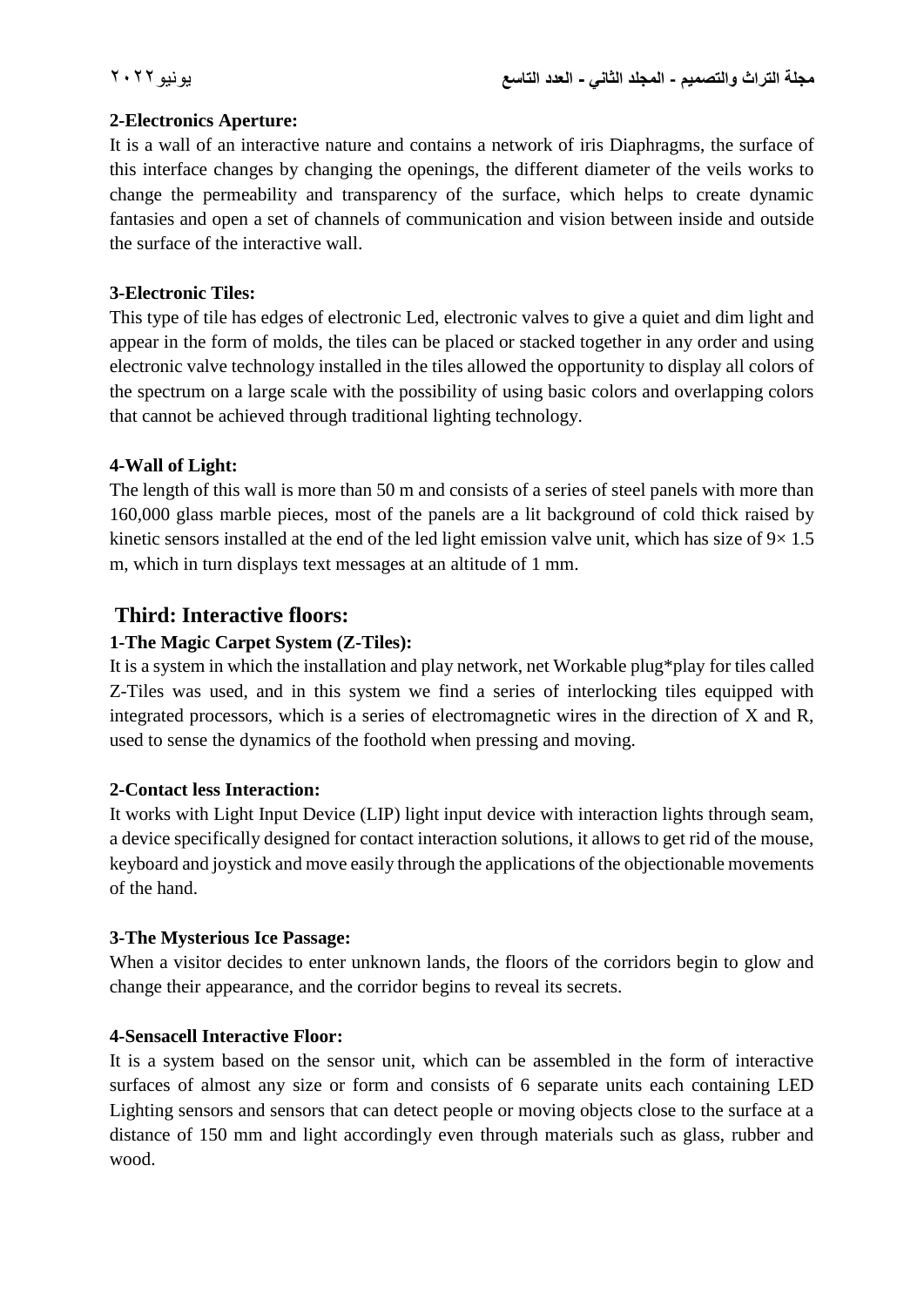# **Fourth: Interactive Ceilings:**

### **1-Versa Pixel point lighting system:**

This system has the ability to form and employ in various interiors, a new light formation that gives complete freedom to pixels-shaped designers and 3D shapes.

### **2-The Glowing Ceiling:**

The ceilings and walls here consist of very small units of dual lights, glowing LED valves with white background and Sensors installed in each electronic slab of ceiling tiles, which in turn store light during the day and provide it to the evening.

## **3-LED screens installed with ceilings: LED Screen**

It is a huge 250-meter-long roof of 30 meters of LED screens and is very luxurious, and is fixed in the interior spaces to give 3D intimations.

### **4- Kinetic Roof:**

This type of roof resembles umbrellas that open and close attractively depending on the weather, sun and rain, and can be adjusted according to the desire, and this type of ceilings is considered an interactive experimental solution.

# **Fifth: Interactive furniture:**

## **1-The Interactive Mood Chairs:**

This seat interacts and responds to the user and the environment through affected sensors and monitors movements and consists of diode lighting as well as an electronic program consisting of microscopic chips and sensors interact with the user according to the mood and the surrounding environment.

### **2-The Glowing Seats:**

It is the use of interactive lighting within the seating areas of the public, it lightens and hides flashes and changes color according to the presence of users and are made of phosphorous materials radioactive to light.

### **3-The TelePresence Lounge:**

The sofa waits for the presence remotely where the external surfaces are covered with control units, touch and small sensors, thus responding to the movement of pressure seated on it  $(+, -)$ as the small sensors respond to the body temperature and the condition of the individual in the form of colors of surface lights varying brightness and glow with different moods of the individual used for it.

# **Results:**

-The interactive vacuum is different from other spaces where it depends on the mutual response between human beings and the elements of space that depend on digital technology.

- Interactive interior design is based on three stages that are related to each other to achieve mutual interaction between the dimensions of the vacuum structure (information design interaction design - sensation design).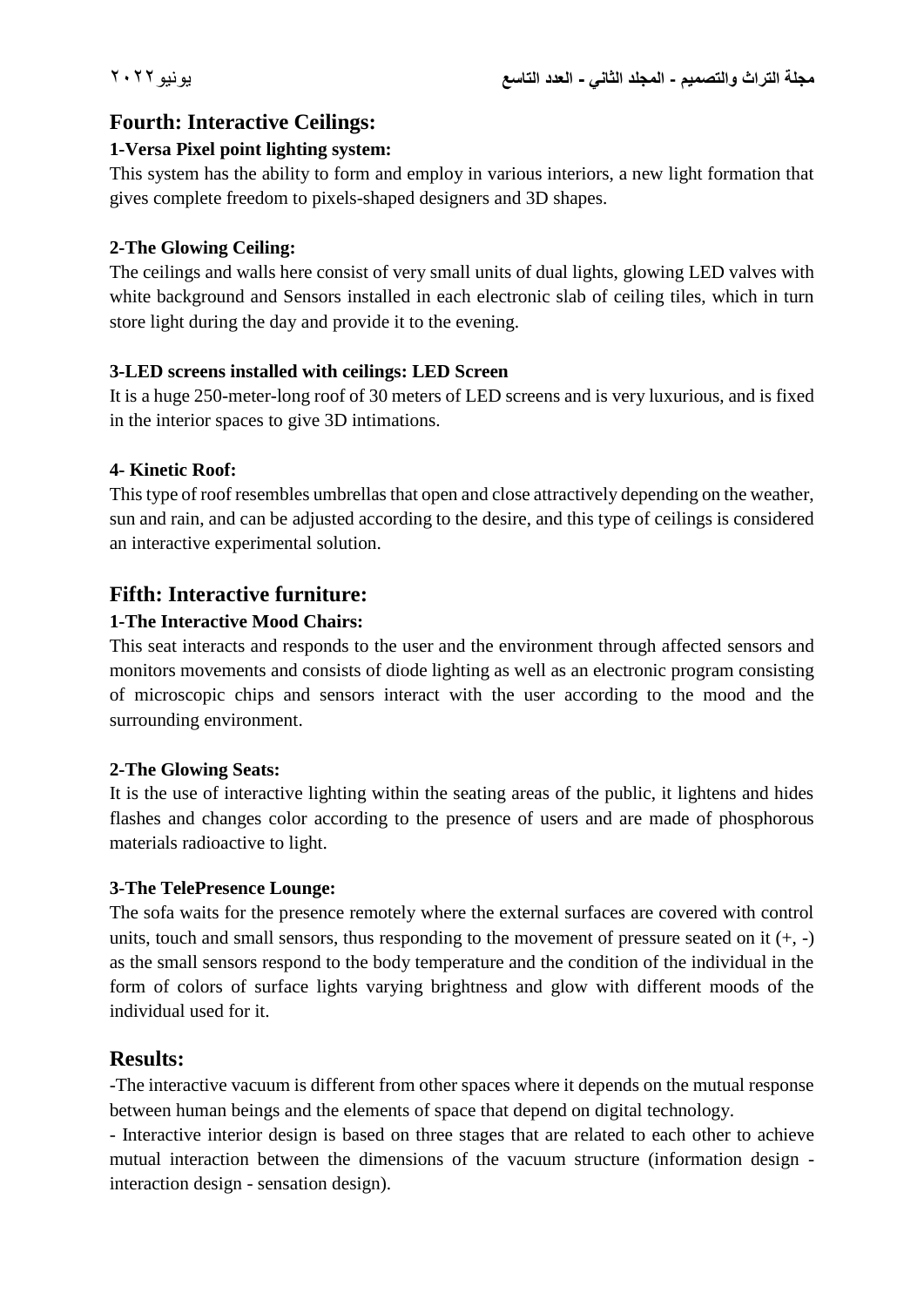- Interactive interior design is based on a range of equipment, the most famous of which are: Sensors - Detectors - Transducers Power Adapters -Actuators mechanical triggers.

- There are many models and applications of interactive design technology through different vacuum elements of ceilings, edges, floors and furniture units.

## **Recommendations:**

-The need to use interactive design technology in creating a distinct interactive experience between man and emptiness, which encourages the spread of a new concept of the environment of internal vacuum by responding of the vacuum to the needs of humans.

- Contribute to the establishment of research centers to prepare designers to develop their creativity and local community development.

-Work on the numbers of interior designers and raise their designs and creative capabilities, and guide them according to general system aiming at achieving advancement and development and familiarity with modern digital technology.

## **References:**

### **First: Arabic References:**

1- 3bd alr7mn، d3a2 m7md، ast5dam althora alr8myawal5amat alzkya fy tsmym alfragh alda5ly altfa3ly«alm2tmr aldoly althany lklya alfnon alt6by8ya «altsmym byn al ebtkaryawal estdama « klya alfnon alt6by8ya، gam3a 7loan.

2- M7md، 3la smyr asma3yl ، athr ast5dam alnsyg alzky fy t6oyr altsmym alda5ly altfa3ly ، m2tmr klya alfnon alt6by8ya ، gam3a 7loan 2008m.

3- Wajih، dyna fadl askndr،athr altknologya almt8dma fy t6oyraltsmym alda5ly altfa3ly llmrakz altgarya ald5ma، rsala magstyr، gam3a alaskndrya ، klya alfnon algmyla ، 2012 m.

4- alsyd، amyra 3bd al3zym، tathyr al3mara alr8mya altfa3lya 3la altsmym alda5ly llmta7f alathrya ،rsala magstyr، 8sm altsmym alda5lywalathath، gam3a 6 aktobr،2000m.

5- smyr، a7md کaml ، mfhom almrona fy altsmym alda5ly mn 5lal mnzoma altfkyr al ebda3y،rsala dktoraa , klya alfnon alt6by8ya ، gam3a 7loan ، 2010m.

6- Raft، 3la ، thlathya al ebda3 alm3mary ، dorat al ebda3 alfkry ، 3mara almst8bl ، mrkz ab7ath antr konslt، 2007m.

7-Raft ،wa2l ، altfa3lya knmozg ltkaml alfragh alda5lywal elyktrony ،b7th mnshor ، m2tmr alfnon algmyla fy msr ma2a 3am mn al ebda3 ، klya alfnon algmyla، gam3a 7loan ، al8ahra 2008m.

### **Second: Foreign references:**

**1-** Ritter, Axel, Smart Materials in Architecture & Design, publishers for Architecture, 2007.

2- Bullivant, Lucy, 4dsocial: Interactive Design Environments (Architectural Design), Published by Willy, ISBN-13. 2007.

3-Beesley, Philip, Kinetic Architectures Geotextile Installations, published by Riverside Architectural press: first edition, 2010.

4- Khaled Sherbini and Robert Krawczyk - "Overview of Intelligent Architecture"- 1st ASCAAD International Conference, e-Design in Architecture- KFUPM, Dhahran, Saudi Arabia. December 2004.